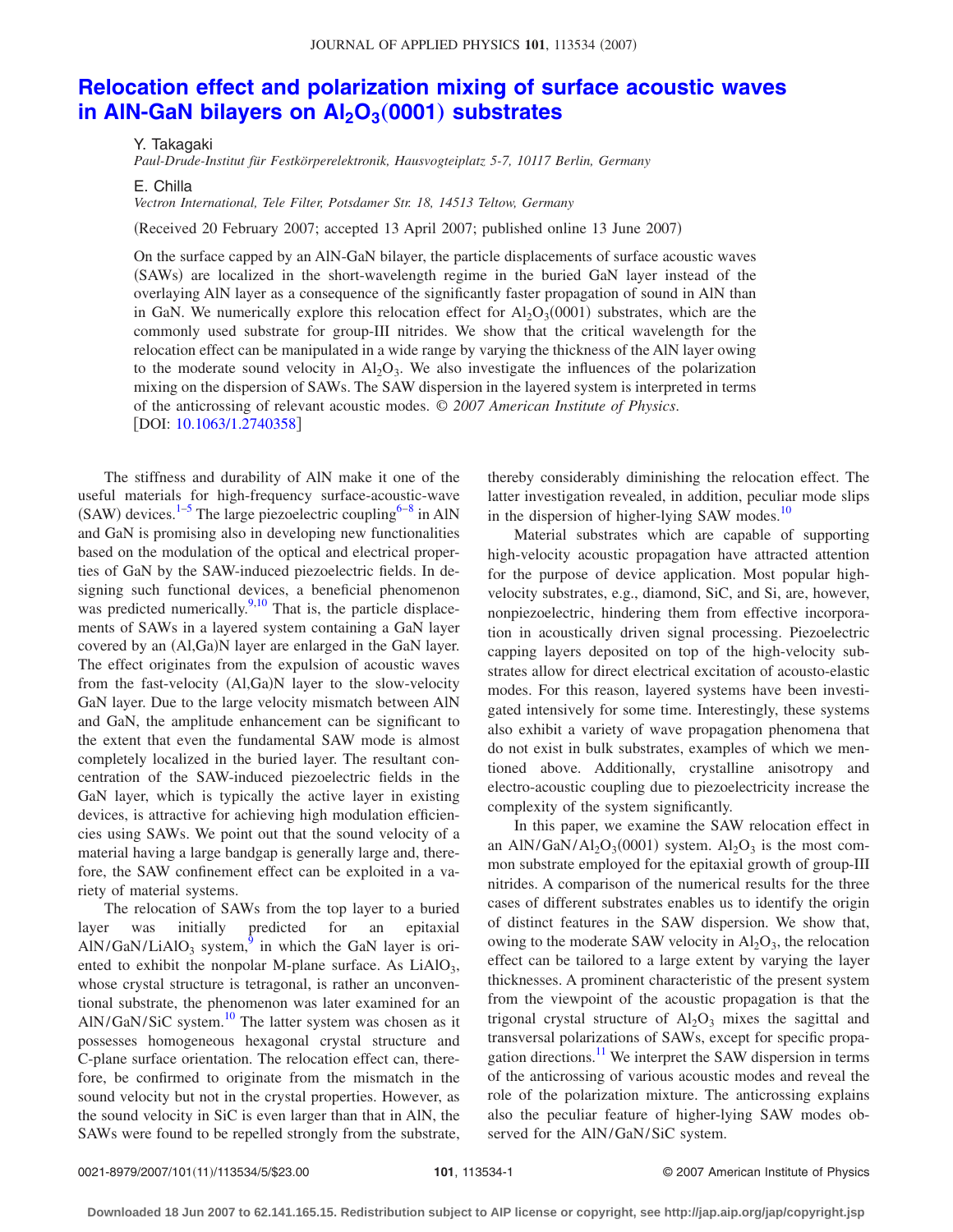<span id="page-1-0"></span>

FIG. 1. Schematic of layered system. A (0001)-oriented hexagonal AlN/GaN bilayer is placed on a trigonal  $Al_2O_3(0001)$  substrate. The crystal orientation relationship is indicated on the right-hand side. The thickness of the AlN and GaN layers is  $d_{\text{AlN}}$  and  $d_{\text{GaN}}$ , respectively.

In order to clarify the essential characteristics of the SAW relocation effect when the substrate is  $Al_2O_3$ , we consider the simplest system illustrated in Fig. [1.](#page-1-0) We investigate the SAW propagation in (0001)-oriented AlN and GaN layers stacked on a  $Al_2O_3(0001)$  substrate. The thicknesses of the GaN and AlN layers are  $d_{\text{GAN}}$  and  $d_{\text{AIN}}$ , respectively. Although the elastic properties in the C-plane of hexagonal crystals are isotropic, the SAW properties in this layered system are no longer isotropic due to the trigonal crystal structure of  $Al_2O_3$ . We assume the usual crystal orientation relationship between the AlN/GaN bilayer and the  $Al_2O_3$ substrate: The  $[1100]$  and  $[1120]$  directions in one component is parallel to the  $[1120]$  and  $[1100]$  directions in the other, respectively.

We evaluate the SAW dispersion by numerically solving the coupled equations

$$
c_{ijkl}\frac{\partial^2 u_k}{\partial x_l \partial x_i} - \rho \frac{\partial^2 u_j}{\partial t^2} + e_{kij}\frac{\partial^2 \Phi}{\partial x_k \partial x_i} = 0, \tag{1}
$$

$$
e_{ijk}\frac{\partial^2 u_j}{\partial x_k \partial x_i} - \varepsilon_{ij}\frac{\partial^2 \Phi}{\partial x_i \partial x_j} = 0.
$$
 (2)

Here,  $u_i$  are the particle displacements measured along the three Cartesian axes  $x_i$  ( $x_1 = x$ ,  $x_2 = y$ , and  $x_3 = z$ ). The elastic stiffness tensor  $c_{ijkl}$  has six independent elastic constants  $c_{11}$ ,  $c_{12}$ ,  $c_{13}$ ,  $c_{33}$ ,  $c_{44}$ , and  $c_{66}$  (in Voigt two-index notation) for the hexagonal crystals (AlN and GaN). For the trigonal crystal  $(Al<sub>2</sub>O<sub>3</sub>)$ ,  $c<sub>14</sub>$  is additionally an independent elastic constant. Note that the nonzero value of  $c_{14}$  gives rise to the polarization mixture of the SAWs propagating on a C-plane.<sup>11</sup> We have taken into account the piezoelectric coupling, and so the anisotropic Laplace's equation for the potential  $\Phi$  is inter-coupled to the elastic wave equations for  $u_i$  by the piezoelectric tensor  $e_{ijk}$ . The density of the medium is  $\rho$  and  $\varepsilon_{ij}$ is the dielectric permittivity.

In Fig. [2,](#page-1-1) we compare the dispersions of the fundamental SAW mode when the layer thicknesses are systematically varied. The direction of the SAW propagation is set to be along high-symmetry directions, i.e., along the [1120] direction of  $Al_2O_3$  $Al_2O_3$  $Al_2O_3$  in Fig. 2(a) and along the [1100] direction of  $Al_2O_3$  $Al_2O_3$  $Al_2O_3$  in Fig. 2(b). The  $Al_2O_3$  substrate generally mixes the sagittal and transversal polarizations of SAWs. The mixing is, however, absent if the SAW propagation is exactly along the  $[1100]$  direction of  $Al_2O_3$ .

The dispersion is similar for the two propagation directions. Here, the ratio of the layer thicknesses  $d_{\text{AlN}}/d_{\text{GaN}}$  is

<span id="page-1-1"></span>

FIG. 2. (Color online) Dispersion of the fundamental SAW mode having a wavelength  $\lambda_{SAW}$  in AlN/GaN/Al<sub>2</sub>O<sub>2</sub>(0001) structures. The direction of the SAW propagation is along the (a)  $[1120]$  and (b)  $[1100]$  directions of  $Al_2O_3$ . The ratio of the thicknesses of the AlN and GaN layers  $d_{\text{AlN}}/d_{\text{GaN}}$  is 100, 50, 20, 10, 5, 2, 1, 0.5, 0.2, 0.1, 0.05, 0.02, 0.01, and 0 for the solid curves from top to bottom. The horizontal dotted and dashed lines indicate the velocities of, respectively, the SAW and the bulk transverse wave having the polarization normal to the surface in AlN, GaN, and  $Al_2O_3$ . The dashed curve is the dispersion of the interface mode, for which the AlN layer is assumed to be semi-infinitely thick. The details in the short-wavelength regime are shown in the insets.

varied from 100 to 0 for the curves from top to bottom in each panel. The bottom curve thus corresponds to a GaN/Al<sub>2</sub>O<sub>3</sub> structure, for which the SAW velocity  $v_{SAW}$  decreases monotonically from that in  $\text{Al}_2\text{O}_3$  to that in GaN with decreasing  $\lambda_{SAW}$ . When the GaN/Al<sub>2</sub>O<sub>3</sub> structure is capped by an AlN layer, i.e.,  $d_{\text{AlN}}/d_{\text{GaN}}$  > 0, the SAW dispersion exhibits a transition from the aforementioned dispersion in the  $GaN/Al<sub>2</sub>O<sub>3</sub>$  structure to the dispersion indicated by the dashed curve. The transition takes place at larger  $\lambda_{SAW}$  for larger  $d_{\text{AlN}}/d_{\text{GAN}}$ . The dashed curve is the dispersion of the fundamental interface mode, which has been calculated by assuming that a GaN layer is sandwiched by semi-infinite AlN and  $\text{Al}_2\text{O}_3$ , i.e.,  $d_{\text{Al}N} \rightarrow \infty$ .

For a nonzero value of  $d_{\text{AlN}}$ ,  $v_{\text{SAW}}$  in the limit of  $\lambda_{\text{SAW}}$  $\rightarrow$  0 is given by the velocity  $v_{T1}$  of the bulk transverse wave having polarization normal to the surface in GaN rather than  $v_{SAW}$  in AlN. Ordinarily,  $v_{SAW}$  in a three-component system is given by that in the substrate in the limit of  $\lambda_{SAW} \rightarrow \infty$  and by that in the top layer in the limit of  $\lambda_{SAW} \rightarrow 0$ . The middle layer inserted between the substrate and the top layer modifies  $v_{SAW}$  in the medium wavelength regime. The SAW dispersion often develops, as a consequence, a peak or dip in this regime if the sound propagation in the middle layer is faster or slower than that in the rest of the system, respectively. The unusual saturation velocity for  $\lambda_{SAW} \rightarrow 0$  in the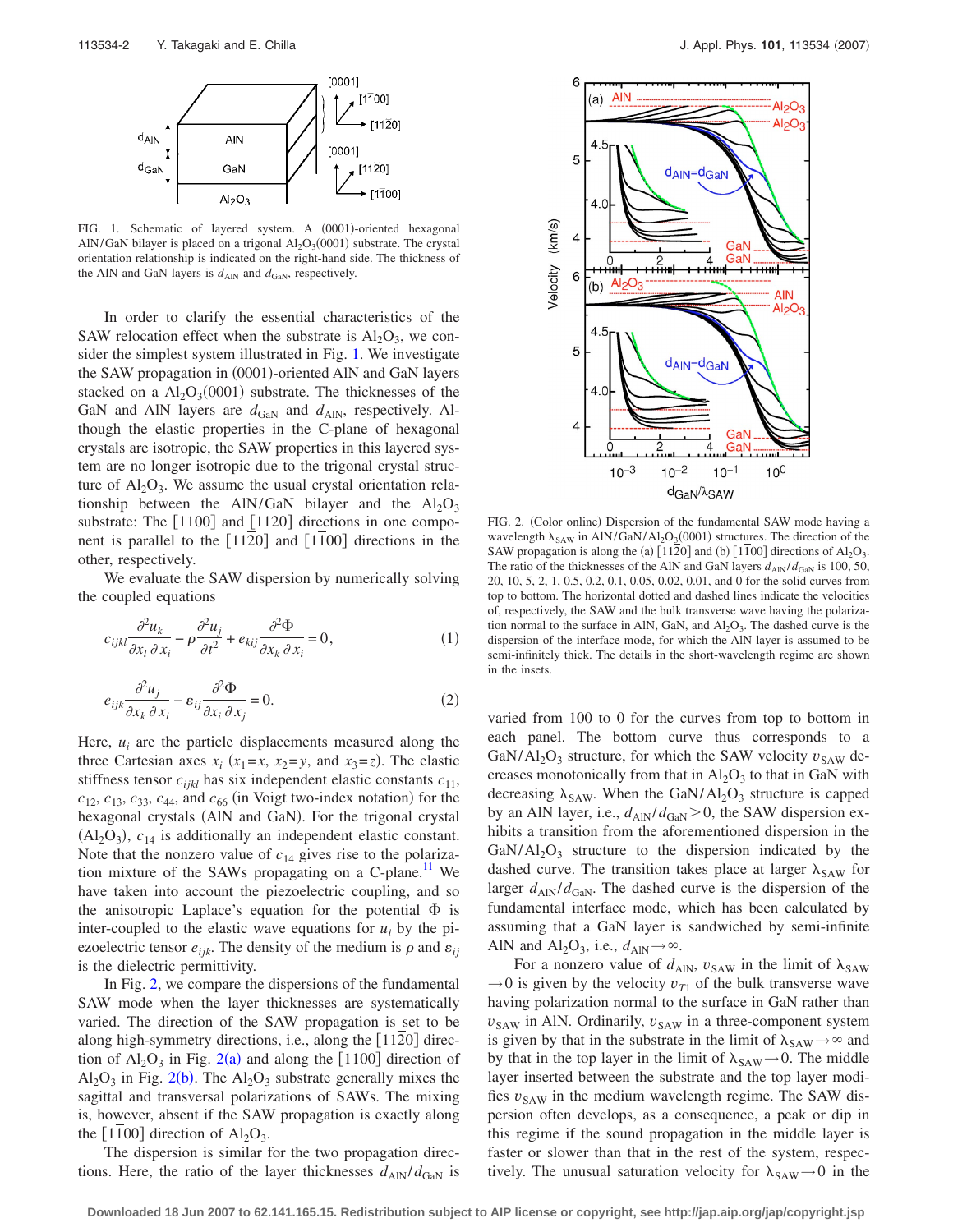<span id="page-2-0"></span>

FIG. 3. (Color online) Dispersion of the lowest four modes having a wavelength of  $\lambda_{SAW}$  in an AlN/GaN/Al<sub>2</sub>O<sub>3</sub>(0001) structure. The thickness of the AlN layer is identical to that of the GaN layer  $d_{\text{GaN}}$ . The propagation direction is along  $Al_2O_3[1120]$ . The solid and dotted curves indicate the regions in which the polarization is predominantly sagittal (Rayleigh-type) and transversal (Love-type), respectively. The top and bottom horizontal dashed lines indicate the bulk transverse velocity having the polarization normal to the surface and the SAW velocity in  $Al_2O_3$ , respectively. For the two sets of points marked "a"–"f," the particle displacements are plotted in Figs. [4](#page-2-1) and [5.](#page-2-2) The anticrossing around  $d_{\text{GAN}}/\lambda_{\text{SAW}} = 2$  is shown with expanded scales in the inset.

 $AIN/GaN/Al<sub>2</sub>O<sub>3</sub>$  system originates from the fact that confining the particle displacements of the SAWs in the lowvelocity buried GaN layer is energetically favorable to the conventional localization of the displacements at the immediate vicinity of the surface due to the extremely high velocity in the top AlN layer. $9,10$  $9,10$  This SAW relocation from the top AlN layer to the buried GaN layer, which corresponds to the marked transition to the interface mode in Fig. [2,](#page-1-1) occurs in the short-wavelength regime when the SAWs can fit into the "acoustic well." This condition is roughly given by  $\lambda_{SAW}$  $\langle d_{\text{GaN}}$ , but is clearly influenced by  $d_{\text{AlN}}$ , as one finds in Fig. [2.](#page-1-1)

The velocity of the interface mode is given by  $v_{T1}$  in  $Al_2O_3$  in the limit of the long wavelength. For the SAW propagation along the [1120] direction of  $Al_2O_3(0001)$ ,  $v_{SAW}$  in AlN is larger than  $v_{T1}$  in Al<sub>2</sub>O<sub>3</sub>. In contrast, one finds that  $v_{T1}$  in Al<sub>2</sub>O<sub>3</sub> is larger than  $v_{SAW}$  in AlN when the propagation is along the [1100] direction of  $Al_2O_3(0001)$ . Reflecting this velocity relationship, the upper bound of the velocity of the fundamental mode is given by  $v_{T1}$  in Al<sub>2</sub>O<sub>3</sub> in Fig.  $2(a)$  $2(a)$  but by  $v_{SAW}$  in AlN in Fig.  $2(b)$ .

In Fig. [3,](#page-2-0) we show the dispersion of the bottom four modes for  $d_{\text{AlN}} = d_{\text{GAN}}$  when the propagation is along the [1120] direction of  $Al_2O_3$ . We have found that the polarization is interchanged for the third and fourth modes while  $\lambda_{SAW}$  is varied. The solid and dotted curves indicate the regions in which the dominant polarization is sagittal and transversal, respectively. The polarization alteration suggests that the dispersion curves of the first excited Rayleigh-type mode and the second Love-type mode cross each other at  $d_{\text{GAN}}/\lambda_{\text{SAW}} \approx 0.75$  and 2 if the modes were decoupled.<sup>12</sup> Due to the polarization mixing caused by the  $A<sub>1</sub>O<sub>3</sub>$  substrate, the mode degeneracies result in anticrossings of the dispersion

<span id="page-2-1"></span>

FIG. 4. (Color online) Depth profile of the displacement of particles of the medium at the points marked "a"–"f" of the third and fourth modes around  $d_{\text{GaN}}/\lambda_{\text{SAW}} = 2$  in Fig. [3.](#page-2-0) The dashed, dotted, and solid curves correspond to the longitudinal displacement  $u_1$  and transversal displacements  $u_2$  and  $u_3$  in the in-plane and depth directions, respectively. The bars indicate the location of the heterointerfaces.

curves. (The anticrossing at  $d_{\text{GAN}} / \lambda_{\text{SAW}} \approx 2$  is shown with expanded scales in the inset of Fig. [3.](#page-2-0)) We show in Fig. [4](#page-2-1) the depth profile of the particle displacements at the points marked "a"–"f" around  $d_{\text{GaN}}/\lambda_{\text{SAW}} = 2$  for the third and fourth modes in Fig. [3.](#page-2-0) The sagittal and transversal displacements are indeed comparable in amplitude at the anticrossing point marked "c" and "d." Similar behavior is found also for the anticrossing at  $d_{\text{GaN}}/\lambda_{\text{SAW}} \approx 0.75$  (not shown).

The dominant polarization remains unchanged for the bottom two modes. However, the polarization mixing is found to be enhanced when the two dispersion curves come close to each other. Figure [5](#page-2-2) shows the depth profile of the particle displacements at the points marked "a"–"f" around  $d_{\text{GaN}}/\lambda_{\text{SAW}} = 0.5$  of the bottom two modes in Fig. [3.](#page-2-0) The polarization mixing is maximized around the points marked "c" and "d." Such an enhancement of the polarization mixing is in accordance with the experimental observation $\frac{11}{11}$  of the

<span id="page-2-2"></span>

FIG. 5. (Color online) Depth profile of the displacement of particles of the medium at the points marked "a"–"f" of the lowest two modes around  $d_{\text{GaN}}/\lambda_{\text{SAW}}$ =0.5 in Fig. [3.](#page-2-0) The dashed, dotted, and solid curves correspond to the longitudinal displacement  $u_1$  and transversal displacements  $u_2$  and  $u_3$ in the in-plane and depth directions, respectively. The bars indicate the location of the heterointerfaces.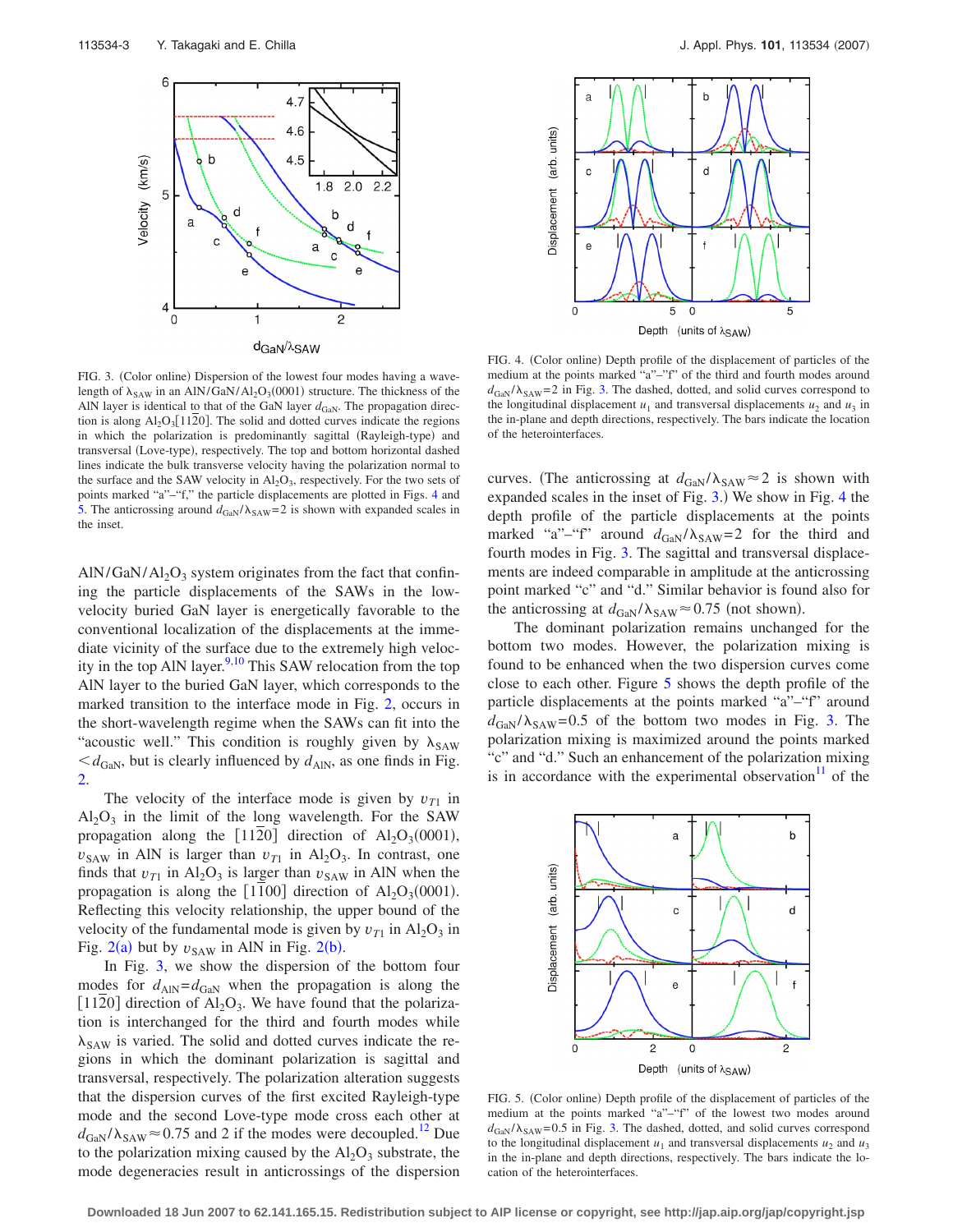<span id="page-3-0"></span>

FIG. 6. (Color online) Dispersion of the lower-lying modes having a wavelength of  $\lambda_{SAW}$  in an AlN/GaN/Al<sub>2</sub>O<sub>3</sub>(0001) structure when the propagation direction is along  $Al_2O_3[1\overline{1}00]$ . The solid and dotted curves correspond to the Rayleigh-like and Love-type modes, respectively. The thicknesses of the AlN and GaN layers are identical  $(=d_{\text{GAN}})$ . The horizontal dashed lines indicate from top to bottom the bulk transverse velocities having the polarization normal to the surface and in-plane, and SAW velocity in  $Al_2O_3$  for  $\lceil 1\overline{1}00 \rceil$  propagation, respectively.

excitation of the Love-type mode using interdigital transducers (IDTs) in the region of the mode proximity. Shearhorizontal SAWs are attractive, for instance, for biosensing applications, $\frac{13}{13}$  as their damping resulting from the loading of biofluidic materials is negligible. $14$  We note that the emergence of the acoustic vibration in the sagittal plane, which enables the excitation of the Love-type mode by IDTs, also leads to a damping when the SAW propagation path is loaded with fluid. It is thus desirable for such applications that the SAW condition be shifted away from the mode proximity region after the launch of the Love-type mode from IDTs, for instance, by adiabatically varying the layer thickness.

The SAW dispersion when the propagation is along the [1100] direction of  $Al_2O_3$  is shown in Fig. [6.](#page-3-0) We emphasize that the polarization mixing is absent for this propagation direction. The modes, therefore, are unambiguously identified as Rayleigh-type and Love-type modes, as indicated by the solid and dotted curves, respectively. Similar to the resemblance between the dispersions plotted in Figs.  $2(a)$  $2(a)$  and  $2(b)$  $2(b)$ , the dispersion of the higher-lying modes is also qualitatively the same between the  $[1120]$  and  $[1100]$  propagations. One can clearly see that the polarization mixing is indeed responsible for the presence and absence of the anticrossing for the propagation directions of  $[1120]$  and  $[1100]$ , respectively. It is also apparent that the anticrossing-like shape in the dispersion curves of the bottom two modes is actually not an anticrossing as the two curves do not cross with each other in Fig. [6](#page-3-0) despite the absence of the coupling. Although the polarization does not mix at all at the crossing of the Rayleigh-type and Love-type modes, the Love-type mode was observed to be excited using  $IDTs<sup>15</sup>$  even when the propagation was along the  $[1\overline{1}00]$  direction of  $Al_2O_3$ .<sup>[11](#page-4-5)</sup> We speculate that the excitation resulted from a misalignment of the IDTs from the  $[1100]$  direction or an incidental

<span id="page-3-1"></span>

FIG. 7. (Color online) Interpretation of the dispersion in a system consisting of an AlN/GaN bilayer and a substrate in terms of mode coupling. We assume two kinds of acoustic modes whose dispersion behaves as schematically shown in (a) when they are decoupled. A coupling between the modes shown by the dotted and solid curves in (a) gives rise to anticrossings, as illustrated in (b).

mixing of the polarization caused by imperfections in the experimental crystals.

Due to the transversal polarization, the velocity of the Love-type modes at the threshold is given in Fig. [6](#page-3-0) approximately by the bulk transverse velocity in  $Al_2O_3$  having the polarization in the surface plane. The threshold velocity of the Love-type modes is, in fact, slightly smaller than the velocity of the transversal bulk mode, as Love modes exist in layered structures only if the velocity of the transversal bulk wave in the layer is smaller than that of the equivalent modes in the substrate. (Pure transversally polarized surface modes in homogeneous systems, e.g., the Bleustein-Gulyaev-Shimizu wave, exist under specific conditions that are not fulfilled in our system.) For the higher-order Rayleigh-type modes,  $\nu_{T1}$  in Al<sub>2</sub>O<sub>3</sub> is the threshold velocity. In contrast, the threshold velocity for the nonfundamental (non-leaky) modes in Fig. [3](#page-2-0) is given universally by  $v_{T1}$  in Al<sub>2</sub>O<sub>3</sub> due to the polarization mixing.

In Ref. [10,](#page-4-4) the dispersion of higher-order Rayleigh-type modes in an AlN/GaN/SiC system was found to develop plateaus at  $v_{SAW}$  and  $v_T$  in AlN. In passing the plateaus, the dispersion curve switched to the branch which would have belonged to the adjacent higher-order mode if it were not for the plateaus. Such slips are also recognizable for the higherlying Rayleigh-type modes in Fig. [6.](#page-3-0) We again find the following characteristics which were revealed for the case of the SiC substrate<sup>10</sup> (not shown): The decay of the displacements in the depth direction resembles that of an ordinary Rayleigh mode in the plateau region at  $v_{\text{SAW}}$ . (In the plateau region at  $v_T$  for the AlN/GaN/SiC system, the finite displacement part is almost localized in the AlN layer, i.e., the decay bears a resemblance to that of the first-order Rayleightype mode.<sup>10</sup>) Away from the plateau region, the displacements contain several nodes in the depth profile in the GaN layer, in which the acoustic modes are concentrated. The number of nodes in the GaN layer differs by one in the two sides of a plateau.

The features in the dispersion of the surface modes in the  $\text{AlN/GaN}/\text{Al}_2\text{O}_3$  system, including the mode slips, can be explained in terms of a coupling between two kinds of acoustic modes, as we propose in Fig. [7.](#page-3-1) We assume that the system sustains the two types of dispersion curves shown in